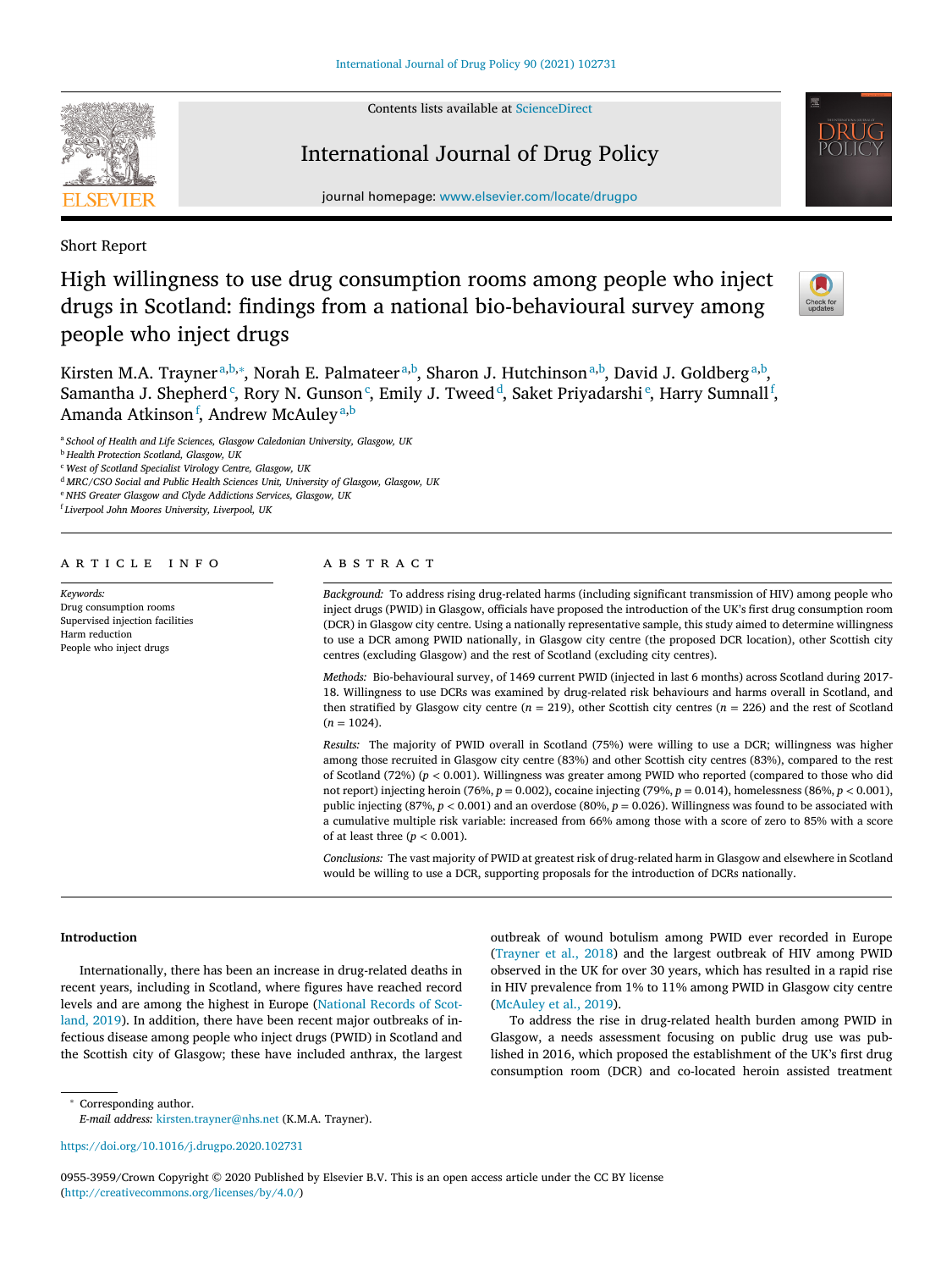(HAT) service located in Glasgow city centre (Tweed, Rodgers, [Priyadarshi,](#page-4-0) & Crighton, 2018). The HAT service was established in November 2019, embedded in a service providing care for those experiencing homelessness. However, despite attracting widespread support from Scottish Government, local authorities, health officials, some sections of the media [\(Atkinson,](#page-4-0) McAuley, Trayner, & Sumnall, 2019), and police, the proposals for a DCR have been repeatedly rejected by the UK Government, on the basis of a lack of an appropriate legal framework for the facility to operate under the Misuse of Drugs Act 1971. The UK Government reiterated its objection to DCRs at the UK Drug-Related Death's summit, held in Glasgow on the 27<sup>th</sup> of February 2020 (BBC [news,](#page-4-0) 2020).

Drug consumption rooms are healthcare settings, which provide a safe and clean environment for the consumption of drugs under the supervision of medically trained staff and alongside provision of clean injecting equipment. There are over 100 DCRs operating internationally, which are typically low threshold interventions that aim to attract PWID at the highest risk of [drug-related](#page-4-0) and social harm (Pardo, Caulkins, & Kilmer, 2018). There is a large body of literature which supports the introduction of DCRs, with a particularly strong case for areas of the world, such as Glasgow, which are undergoing significant public health crises among PWID. Published studies suggest that DCRs are successful in attracting the most marginalised PWID, reduce overdose morbidity and mortality, promote safer injection conditions and enhance access to health and social services [\(Caulkins,](#page-4-0) Pardo, & Kilmer, 2019; Pardo et al., 2018).

Reluctance to implement DCRs in Scotland may be, in part, hindered by lack of evidence on the willingness of PWID to use the service. Internationally, a number of studies have assessed the acceptability of DCRs among PWID at a local or regional level (Bouvier, Elston, Hadland, Green, & Marshall, 2017; Butler, [Chapman,](#page-4-0) & Terry, 2018; Fry, Fox, & [Rumbold,](#page-4-0) 1999; Green, Hankins, Palmer, Boivin, & Platt, 2004; [O'Rourke](#page-4-0) et al., 2019). [Willingness](#page-4-0) to use DCRs has been associated with drug-related risk factors such as public injecting, homelessness, cocaine injecting, history of overdose and frequent drug use [\(Bouvier](#page-4-0) et al., 2017; [Green](#page-4-0) et al., 2004; [O'Rourke](#page-4-0) et al., 2019). We here assess willingness to use a DCR among a large national sample of PWID, overall in Scotland and also stratified by Glasgow city centre (location of an ongoing outbreak of HIV and planned location of the DCR), Scottish city centres (excluding Glasgow) and the rest of Scotland. This study therefore aimed to investigate willingness to use a DCR among PWID Scotland, in light of the proposals to establish the UK's first DCR.

# **Methods**

## *Data source*

This research utilised a national anonymous, bio-behavioural, crosssectional survey known as the Needle Exchange Surveillance Initiative (NESI). NESI aims to measure the prevalence of blood-borne viruses (BBV) and injecting risk behaviours among PWID across mainland Scotland. Trained independent interviewers recruited PWID from over 100 services providing injecting equipment and other harm reduction interventions (approximately half of the total number of services across Scotland). Inclusion of PWID who have not injected recently (in past six months) is capped at 30% to ensure that the majority of the sample represents recent PWID (defined as those who injected in the past six months). After providing informed consent, participants complete an interviewer-led questionnaire and then provide a dried blood spot (DBS) sample, which is tested anonymously for BBV markers as described elsewhere (Health [Protection](#page-4-0) Scotland, 2019). A question relating to willingness to use a DCR was included in the survey conducted between July 2017 and October 2018. Thus, this analysis was confined to recent PWID (injected in last six months) surveyed during 2017-18.

# *Measures*

The primary outcome of interest was willingness to use a DCR. This was ascertained by providing a short description of a DCR: "A drug consumption room is a place where you can bring your drugs to inject or smoke in a safe environment. You can also get clean works, help with injecting technique and other advice", followed by the question "would you use a drug consumption room if it were made available in your area?" (answered yes/no). Willingness was explored according to demographic, injecting risk behaviour and harm variables. Exposures of interest (in the last six months unless stated otherwise) included: age, sex, homelessness (yes/no), injected heroin (yes/no), injected powder cocaine (yes/no), injected in a public place (yes/no), HIV infection, current HCV infection, overdosed in the last year (yes/no) and skin and soft tissue infection in the last year (SSTI) (yes/no). HIV and HCV infection were confirmed by laboratory DBS tests. Samples which tested both HCV antibody and PCR positive represented those with current HCV infection. A multiple risk variable was calculated as the sum of the following individual risk factors: cocaine injecting, injecting in a public place, sharing needles/syringes, high injecting frequency ( $\geq$ 4 times per day), and re-using needles/syringes. A participant received a score of one for each risk factor that was present, with a maximum score of five (those with a score of 3, 4 or 5 were grouped given too few observations).

# *Analysis*

Proportions of those willing to use a DCR were compared across demographic, injecting risk behaviour and harm variables using chisquared tests of association across the total Scottish sample. Given proposals to establish a DCR in Glasgow city centre, we further stratified the analysis by; Glasgow city centre  $(n = 219)$ , other Scottish city centres (excluding Glasgow) (hereafter "Scottish city centres") (*n* = 226) and rest of Scotland (excluding city centres) (hereafter "rest of Scotland")  $(n = 1024)$ . We used a significance level of  $p < 0.05$ .

Any co-variates which were associated with willingness to use a DCR (in overall or stratified analysis) at a univariate level were included in a logistic regression model. We included: recruitment region, homelessness, injecting heroin, reporting an overdose in the last year and our multiple risk variable. Variables which were already included in the multiple risk variable (cocaine injecting and public injecting) were not included in the model. The results of the model are described in the results; the full model can be viewed in the Appendix. Analysis was undertaken using Stata 13.

# **Results**

Our sample included 1469 PWID, 15% (219/1469) were recruited in Glasgow city centre, 15% (226/1469) in Scottish city centres and 70% (1024/1469) in the rest of Scotland. The majority were male (75%, 1099/1465) and aged 35-44 years old (52%, 769/1468). Just over a quarter had experienced recent homelessness (27%, 402/1467). The vast majority (92%, 1347/1465) had injected heroin in the last six months and 31% (452/1464) had injected powder cocaine. The prevalence of HIV and current HCV among participants was 3% (42/1367) and 33% (403/1247), respectively. In the last year, 18% (265/1437) had experienced an overdose and 28% (402/1456) an SSTI. A higher proportion of PWID recruited in Glasgow city centre reported recent homelessness (57%, 124/218), cocaine injecting (74%, 161/219) and public injecting (47%, 102/219) when compared to other regions [\(Table](#page-2-0) 1).

We found overall willingness to use a DCR in Scotland was 75%; willingness was higher among those recruited in Glasgow city centre (83%) and other Scottish city centres (83%), compared to the rest of Scotland (72%) ( $p < 0.001$ ). We found a higher willingness among PWID who reported injecting heroin (76%) compared to those who did not (63%)  $(p = 0.002)$ , with a similar result across all stratified regions. Similarly, those who reported recent homelessness in Scotland (86%), reported a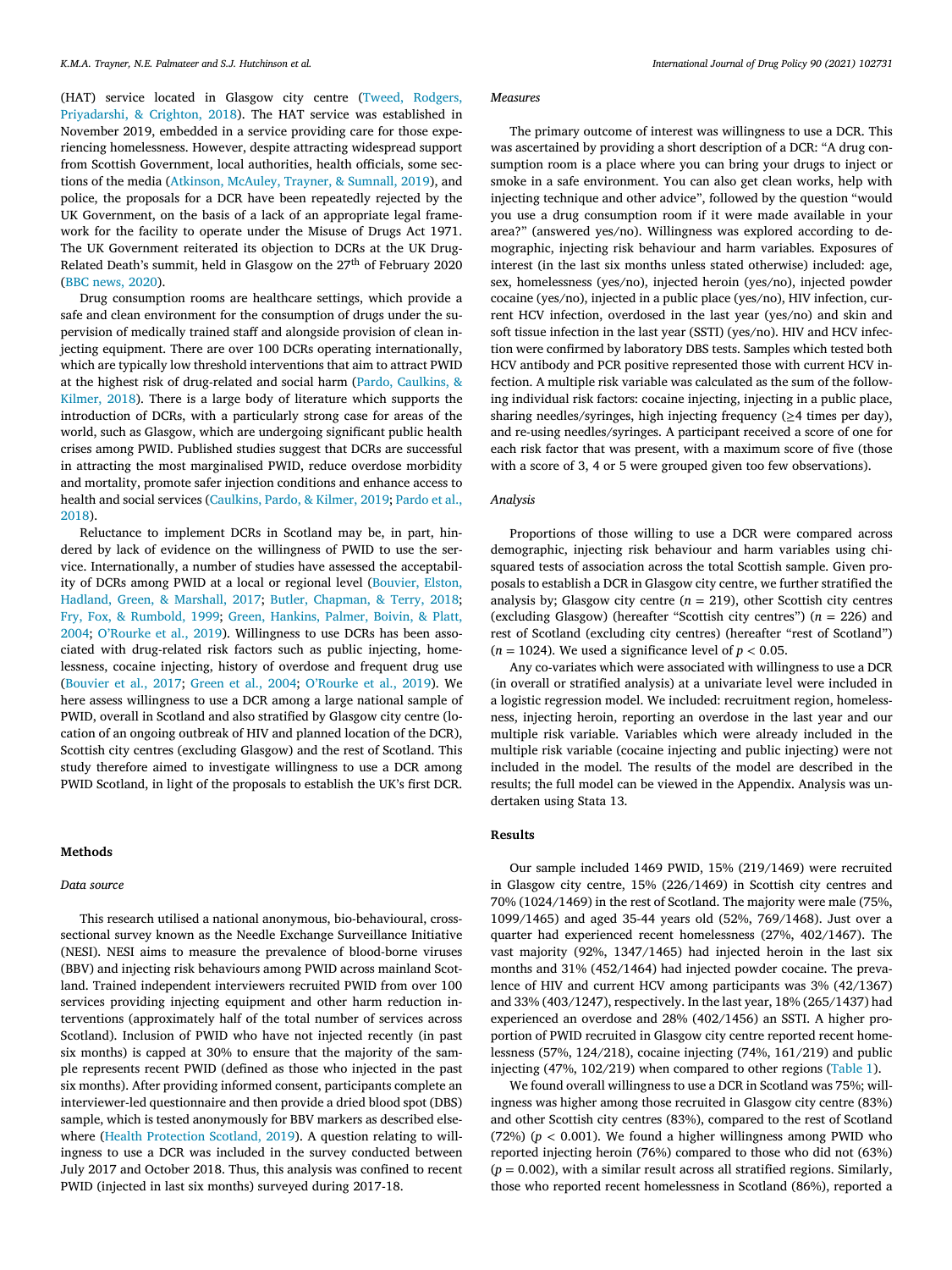<span id="page-2-0"></span>

|                                                                                                                                                                                                                                                                                                                                                                                                                                                | All Scotland                         |           |                            | Glasgow city centre                  |           |                      | Scotland city centres (excluding Glasgow) |           |                  | Rest of Scotland (excluding city centres) |           |                            |
|------------------------------------------------------------------------------------------------------------------------------------------------------------------------------------------------------------------------------------------------------------------------------------------------------------------------------------------------------------------------------------------------------------------------------------------------|--------------------------------------|-----------|----------------------------|--------------------------------------|-----------|----------------------|-------------------------------------------|-----------|------------------|-------------------------------------------|-----------|----------------------------|
|                                                                                                                                                                                                                                                                                                                                                                                                                                                | Willing to use a<br>$DCRa$ , $(n/N)$ | 95% CI    | $P$ -value <sup>b, c</sup> | Willing to use a<br>$DCRa$ , $(n/N)$ | 95% CI    | $P$ -value $b$ , $c$ | Willing to use a<br>$DCRa$ , $(n/N)$      | 95% CI    | $P$ -value $b,c$ | Willing to use a<br>$DCRa$ , $(n/N)$      | 95% CI    | $P$ -value <sup>b, c</sup> |
| <b>Demographics</b>                                                                                                                                                                                                                                                                                                                                                                                                                            |                                      |           |                            |                                      |           |                      |                                           |           |                  |                                           |           |                            |
| Total (27 non-responses regarding                                                                                                                                                                                                                                                                                                                                                                                                              | 75% (1082/1442)                      | $73 - 77$ |                            | 83% (179/216)                        | $77 - 87$ | N/A                  | 83% (184/223)                             | $77 - 87$ | N/A              | 72% (719/1003)                            | 69-74     | N/A                        |
| willingness to use a DCR) (%)                                                                                                                                                                                                                                                                                                                                                                                                                  |                                      |           |                            |                                      |           |                      |                                           |           |                  |                                           |           |                            |
| Gender (4 non-responses) <sup>d</sup>                                                                                                                                                                                                                                                                                                                                                                                                          |                                      |           |                            |                                      |           |                      |                                           |           |                  |                                           |           |                            |
| Male                                                                                                                                                                                                                                                                                                                                                                                                                                           | 76% (817/1080)                       | $73 - 78$ |                            | 84% (154/184)                        | $77 - 88$ |                      | 81% (141/174)                             | $75 - 86$ |                  | 72% (522/722)                             | 69-75     |                            |
| Female                                                                                                                                                                                                                                                                                                                                                                                                                                         | 73% (262/358)                        | $68 - 78$ | 0.351                      | 77% (24/31)                          | 60-89     | 0.392                | 88% (43/49)                               | $75 - 94$ | 0.274            | 70% (195/278)                             | $65 - 75$ | 0.498                      |
| Age (1 non-response)                                                                                                                                                                                                                                                                                                                                                                                                                           |                                      |           |                            |                                      |           |                      |                                           |           |                  |                                           |           |                            |
| $35$                                                                                                                                                                                                                                                                                                                                                                                                                                           | 77% (279/364)                        | $72 - 81$ |                            | 83% (30/36)                          | 68-92     |                      | 85% (70/82)                               | $75 - 94$ |                  | 73% (179/246)                             | $67 - 78$ |                            |
| $35 - 44$                                                                                                                                                                                                                                                                                                                                                                                                                                      | 75% (563/752)                        | $72 - 77$ |                            | 86% (100/116)                        | 78-91     | 0.258                | 82% (90/110)                              | 74-88     |                  | 71% (373/526)                             | $67 - 75$ |                            |
| $44+$                                                                                                                                                                                                                                                                                                                                                                                                                                          | 74% (239/325)                        | 69-78     | 0.636                      | 77% (49/64)                          | 64-85     |                      | 77% (24/31)                               | 60-89     | 0.590            | 72% (166/230)                             | $66 - 78$ | 0.851                      |
| Homeless in last 6 months (2 non-responses)                                                                                                                                                                                                                                                                                                                                                                                                    |                                      |           |                            |                                      |           |                      |                                           |           |                  |                                           |           |                            |
| Yes                                                                                                                                                                                                                                                                                                                                                                                                                                            | 86% (340/394)                        | $83 - 89$ |                            | 87% (108/124)                        | $80 - 91$ |                      | 92% (72/78)                               | 84-96     |                  | 83% (160/192)                             | $77 - 88$ |                            |
| No                                                                                                                                                                                                                                                                                                                                                                                                                                             | 71% (740/1046)                       | 68-73     | < 0.001                    | 77% (70/91)                          | 67-84     | 0.051                | 77% (112/145)                             | $70 - 83$ | 0.005            | 69% (558/810)                             | $66 - 72$ | < 0.001                    |
| <b>Injecting risk behaviours</b>                                                                                                                                                                                                                                                                                                                                                                                                               |                                      |           |                            |                                      |           |                      |                                           |           |                  |                                           |           |                            |
| Injected heroin in the last 6 months (4 non-responses)                                                                                                                                                                                                                                                                                                                                                                                         |                                      |           |                            |                                      |           |                      |                                           |           |                  |                                           |           |                            |
| Yes                                                                                                                                                                                                                                                                                                                                                                                                                                            | 76% (1005/1322)                      | $74 - 78$ |                            | 85% (157/184)                        | $80 - 90$ |                      | 85% (178/210)                             | 79-89     |                  | 72% (670/928)                             | $69 - 75$ |                            |
| No                                                                                                                                                                                                                                                                                                                                                                                                                                             | 63% (74/117)                         | $54 - 71$ | 0.002                      | 69% (22/32)                          | $51 - 82$ | 0.022                | $36\% (4/11)$                             | $15 - 64$ | < 0.001          | 65% (48/74)                               | $53 - 75$ | 0.178                      |
| Injected cocaine in the last 6 months (5 non-responses)                                                                                                                                                                                                                                                                                                                                                                                        |                                      |           |                            |                                      |           |                      |                                           |           |                  |                                           |           |                            |
| Yes                                                                                                                                                                                                                                                                                                                                                                                                                                            | 79% (353/446)                        | $75 - 83$ |                            | 84% (133/158)                        | 78-89     |                      | 75% (24/32)                               | $58 - 87$ |                  | 77% (196/256)                             | $71 - 81$ |                            |
| No                                                                                                                                                                                                                                                                                                                                                                                                                                             | 73% (725/992)                        | $70 - 76$ | 0.014                      | 79% (46/58)                          | 67-88     | 0.400                | 84% (158/189)                             | 78-88     | 0.238            | 70% (521/745)                             | $67 - 73$ | 0.042                      |
| Injected in a public place in last 6 months (5 non-responses)                                                                                                                                                                                                                                                                                                                                                                                  |                                      |           |                            |                                      |           |                      |                                           |           |                  |                                           |           |                            |
| Yes                                                                                                                                                                                                                                                                                                                                                                                                                                            | 87% (203/233)                        | $82 - 91$ |                            | 86% (87/101)                         | 78-92     |                      | 95% (36/38)                               | 83-99     |                  | 85% (80/94)                               | $77 - 91$ |                            |
| No                                                                                                                                                                                                                                                                                                                                                                                                                                             | 72% (877/1206)                       | $70 - 75$ | < 0.001                    | 80% (92/115)                         | $72 - 86$ | 0.232                | 80% (146/183)                             | $73 - 85$ | 0.028            | 70% (639/908)                             | $67 - 73$ | 0.003                      |
| Multiple risk variable <sup>e,f</sup> (28 non-responses)                                                                                                                                                                                                                                                                                                                                                                                       |                                      |           |                            |                                      |           |                      |                                           |           |                  |                                           |           |                            |
|                                                                                                                                                                                                                                                                                                                                                                                                                                                | 66% (267/404)                        | $61 - 70$ |                            | 56% (10/18)                          | $34 - 75$ |                      | 71% (45/63)                               | $59 - 81$ |                  | 66% (212/323)                             | $60 - 71$ |                            |
|                                                                                                                                                                                                                                                                                                                                                                                                                                                | 75% (377/501)                        | $71 - 79$ |                            | 88% (43/49)                          | 76-94     |                      | 83% (72/87)                               | 74-89     |                  | 72% (262/365)                             | $67 - 76$ |                            |
|                                                                                                                                                                                                                                                                                                                                                                                                                                                | 80% (273/341)                        | 76-84     |                            | 81% (57/70)                          | $71 - 89$ |                      | 90% (45/50)                               | 79-96     |                  | 77% (171/221)                             | $71 - 82$ |                            |
| 3, 4 or 5                                                                                                                                                                                                                                                                                                                                                                                                                                      | 85% (147/172)                        | 79-90     | < 0.001                    | 86% (63/73)                          | $77 - 92$ | 0.013                | 95% (19/20)                               | 76-99     | 0.025            | 82% (65/79)                               | $72 - 89$ | 0.003                      |
| <b>Harms</b>                                                                                                                                                                                                                                                                                                                                                                                                                                   |                                      |           |                            |                                      |           |                      |                                           |           |                  |                                           |           |                            |
| <b>HIV</b> infection                                                                                                                                                                                                                                                                                                                                                                                                                           |                                      |           |                            |                                      |           |                      |                                           |           |                  |                                           |           |                            |
| Yes                                                                                                                                                                                                                                                                                                                                                                                                                                            | 85% (35/41)                          | $72 - 93$ |                            | 92% (24/26)                          | 76-98     |                      |                                           | $10 - 91$ |                  | 77% (10/13)                               | $50 - 92$ |                            |
| No                                                                                                                                                                                                                                                                                                                                                                                                                                             | 74% (967/1300)                       | $72 - 77$ | 0.111                      | 81% (153/188)                        | $75 - 86$ | 0.167                |                                           | $77 - 88$ | 0.218            | 71% (652/917)                             | 68-74     | 0.645                      |
| <b>Current HCV infection</b>                                                                                                                                                                                                                                                                                                                                                                                                                   |                                      |           |                            |                                      |           |                      |                                           |           |                  |                                           |           |                            |
| Yes                                                                                                                                                                                                                                                                                                                                                                                                                                            | 77% (307/399)                        | $73 - 81$ |                            | 85% (79/93)                          | $76 - 91$ |                      | 88% (45/51)                               | $77 - 95$ |                  | 72% (183/255)                             | $66 - 77$ |                            |
| No                                                                                                                                                                                                                                                                                                                                                                                                                                             | 74% (613/825)                        | $72 - 77$ | 0.316                      | 83% (87/105)                         | $75 - 89$ | 0.690                | 79% (98/124)                              | $71 - 85$ | 0.152            | 72% (428/596)                             | $86 - 91$ | 0.989                      |
| Overdosed in the last year (32 non-responses)                                                                                                                                                                                                                                                                                                                                                                                                  |                                      |           |                            |                                      |           |                      |                                           |           |                  |                                           |           |                            |
| Yes                                                                                                                                                                                                                                                                                                                                                                                                                                            | 80% (210/261)                        | $75 - 85$ |                            | 82% (46/56)                          | $70 - 90$ |                      | 90% (46/51)                               | 79-96     |                  | 77% (118/154)                             | 69-83     |                            |
| No                                                                                                                                                                                                                                                                                                                                                                                                                                             | 74% (857/1160)                       | $71 - 76$ | 0.026                      | 83% (131/157)                        | $77 - 88$ | 0.824                | 80% (133/166)                             | $73 - 86$ | 0.098            | 71% (593/837)                             | 68-74     | 0.144                      |
| Skin and soft tissue infection in the last year (13 non-responses)                                                                                                                                                                                                                                                                                                                                                                             |                                      |           |                            |                                      |           |                      |                                           |           |                  |                                           |           |                            |
| Yes                                                                                                                                                                                                                                                                                                                                                                                                                                            | 78% (310/397)                        | $74 - 82$ |                            | 81% (63/78)                          | $71 - 88$ |                      | 83% (64/77)                               | $73 - 90$ |                  | 76% (183/242)                             | $70 - 81$ |                            |
| No                                                                                                                                                                                                                                                                                                                                                                                                                                             | 74% (772/1044)                       | $71 - 77$ | 0.105                      | 84% (116/138)                        | $77 - 89$ | 0.538                | 81% (120/146)                             | $75 - 88$ | 0.863            | 71% (536/760)                             | $67 - 74$ | 0.125                      |
| <sup>a</sup> May not add up due to missing data;<br><sup>b</sup> Derived from chi-squared test;<br><sup>c</sup> Missing values excluded from analysis;<br>$^{\rm d}$ Non-responses/missing data is only presented if it is greater than 5% of the total sample;<br><sup>e</sup> Comprised of the following risk factors: cocaine injecting, public injecting, sharing needles/syringes, high injecting frequency and re-using needle/syringes, |                                      |           |                            |                                      |           |                      |                                           |           |                  |                                           |           |                            |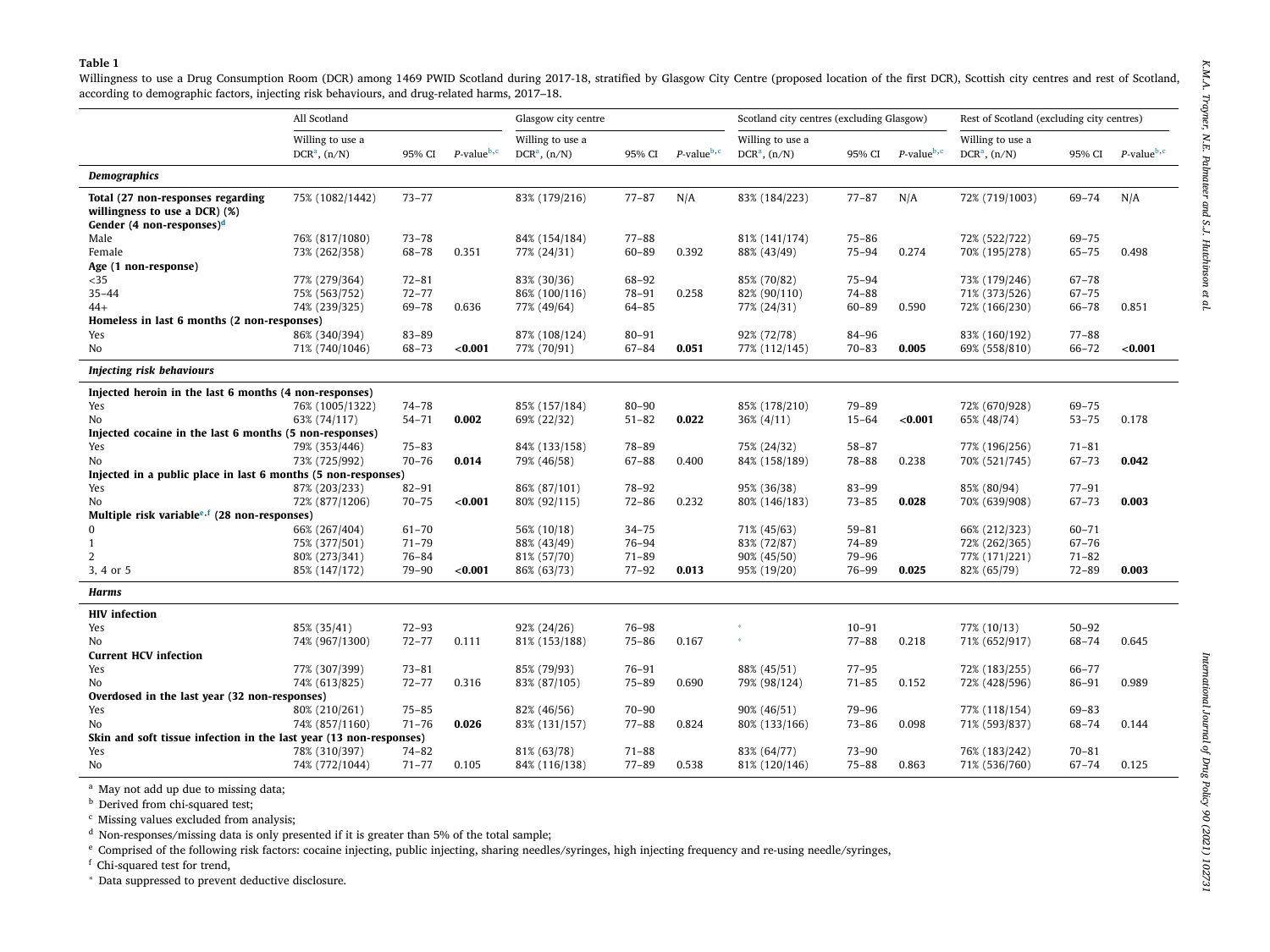higher willingness compared to those who did not  $(71\%, p < 0.001)$ , which was found across all regions. Other risk factors where PWID reported a higher willingness were those who reported public injecting (87% vs. 72%, *p <* 0.001), cocaine injecting (79% vs. 73%, *p* = 0.014) and reporting an overdose in the last year  $(80\% \text{ vs. } 74\%, p = 0.026)$ , with similar rates found across all regions [\(Table](#page-2-0) 1).

An increasing significant positive trend was found across all regions in relation to an increasing score in our cumulative risk variable. Among the total sample, PWID with the lowest score (0) had the lowest willingness (66%), compared to 85% ( $p < 0.001$ ) with the highest (score of three, four or five) [\(Table](#page-2-0) 1).

In our multi-variate analysis, PWID recruited in Scottish city centres (aOR=1.62, 95% CI 1.10 to 2.39,  $p = 0.014$ ) had a significantly higher odds of reporting willingness when compared to individuals recruited from the rest of Scotland. Those who reported homelessness (relative to those who did not) (aOR=2.06, 95% CI 1.47 to 2.89, *p <* 0.001) and injecting heroin (compared to those who did not) (aOR=2.07, 95% CI 1.35 to 3.18,  $p = 0.001$ ) were associated with an increased odds of reporting willingness to use a DCR. When compared to a baseline score of 0, all scores in our cumulative risk variable were associated with increased odds of reporting willingness. The highest odds were found (aOR=2.29, 95% CI 1.37 to 3.83,  $p = 0.001$ ) among PWID who had a score of 3, 4 or 5, when compared to those who had a score of 0 (Appendix 1).

## **Discussion**

In the context of proposals to establish the UK's first DCR in Glasgow, we found that the vast majority (75%) of PWID in Scotland expressed willingness to use a DCR. The high level of willingness to use a DCR among PWID in Scotland is consistent with other studies which have been conducted in cities elsewhere in the UK (London and Leeds) (84- 89%) [\(Butler](#page-4-0) et al., 2018; Hunt, Lloyd, Kimber, & [Tompkins,](#page-4-0) 2007) and in North America (76-87%) [\(Bouvier](#page-4-0) et al., 2017; [Green](#page-4-0) et al., 2004). Furthermore, studies in cities which have successfully introduced DCRs, such as Vancouver (92%) (Kerr, Wood, Small, Palepu, & [Tyndall,](#page-4-0) 2003) and Melbourne (77%) (Fry et al., [1999\)](#page-4-0) showed similar acceptability rates prior to their introduction.

Previous research has shown that the voices of PWID have been left out of the debate for a DCR in Glasgow [\(Atkinson](#page-4-0) et al., 2019), until now. We found a particularly high willingness among those recruited in Glasgow city centre (83%), which may reflect increased awareness of DCRs in Glasgow, given the local proposals, where individuals may have had more time to consider the benefits/drawbacks. However, PWID recruited in other Scottish city centres (83%) also reported high willingness which is an important result, as DCRs are normally established in cities, close to open drug markets that are experiencing issues with public drug use. These results are also encouraging given the planned location of the DCR in Glasgow [\(Tweed](#page-4-0) et al., 2018), and for any other cities in Scotland which may consider introducing DCRs in the future.

Outside of city centres, willingness to use a DCR in the rest of Scotland was also high (72%), one reason for this may be related to contemporaneous media interest and reporting on DCRs in the UK [\(Atkinson](#page-4-0) et al., 2019). If a change in legal framework allowed for the introduction of DCRs, services (such as mobile DCRs) would need to be considered to meet the demand outside of city centres. Assessing selfreported willingness to use DCRs has been shown to be a good predictor of subsequent attendance and use of DCRs; a study from Vancouver reported that 72% of PWID who reported prior willingness later used the service [\(DeBeck](#page-4-0) et al., 2012).

Key individual and environmental drivers of an increase in HIV prevalence among PWID in Glasgow in recent years are a combination of [homelessness,](#page-4-0) cocaine injecting and public injecting (McAuley et al., 2019; [Trayner](#page-4-0) et al., 2020). We found a high willingness among PWID reporting these risk factors (at levels of 79%-87% nationally, 84-87% in Glasgow city centre, 75-92% in other Scottish city centres and 77-85% in the rest of Scotland). Moreover, we found a positive association between cumulative risk and willingness, with willingness to use a DCR increasing with a higher score in our cumulative risk variable (based on self report of public injecting, cocaine injecting, sharing injecting equipment, re-using injecting equipment and a high injecting frequency). Our results indicate that if a DCR were piloted in Glasgow as proposed, or elsewhere in Scotland, it would likely attract PWID with the greatest risk of [drug-related](#page-4-0) harm, consistent with previous research (Bouvier et al., 2017; [Butler](#page-4-0) et al., 2018; Fry et al., [1999;](#page-4-0) [Green](#page-4-0) et al., 2004; Wood et al., [2003\).](#page-4-0)

Cities such as Vancouver were faced with similar health crises prior to the establishment of DCRs. For example, before the establishment of Insite (North Americas first DCR), Vancouver experienced a major outbreak of HIV in the mid-1990s, and this was also driven by cocaine injecting and homelessness [\(Tyndall](#page-4-0) et al., 2003). In addition to high levels of public injecting, these were the main drivers for the establishment of the service. Evaluations of InSite showed that the number of PWID injecting in public halved within 12 weeks of the facility opening [\(Wood](#page-4-0) et al., 2004) and a mathematical modelling study predicted that 35 new HIV cases were prevented each year [\(Andresen](#page-4-0) & Boyd, 2010). Furthermore, the fatal overdose rate decreased by 35% within 500m of the DCR (Marshall, Milloy, Wood, [Montaner,](#page-4-0) & Kerr, 2011). Given the high willingness to use DCRs among high risk PWID in our survey, our results suggest that the introduction of a DCR in Glasgow or elsewhere could potentially yield similar results.

With regard to limitations, all data collected through NESI (apart from BBV) status) is self-reported, which may be subject to response and recall bias. However, the likelihood of response bias is minimised to a certain extent by the use of independent researchers to collect data. Additionally, a limitation is that these results are in the context of the population having no experience of DCRs and thus may not have been aware of DCRs prior to their interview. Our data relate to those who attend services that provide injecting equipment, and thus may not fully represent the PWID population in Scotland; however, other data from elsewhere in Scotland [\(Tweed](#page-4-0) et al., 2018) highlighted that the majority of PWID are regular attendees of these services. Furthermore, data was collected from 139 services providing injecting equipment (approximately half of the total nationally) and our sample represents an estimated 10-15% of the PWID population in Scotland.

### **Conclusion**

The case for DCRs in Scotland, based on the extent of drug-related harms alone, is compelling. We now provide further evidence to demonstrate that the vast majority of PWID, particularly those most at risk of drug-related harm, in Glasgow and indeed elsewhere in Scotland would be willing to use a DCR.

# **Declarations of Interest**

SJH has received honoraria from Gilead, unrelated to this study. SP is the project lead on the proposal for the described drug consumption room in Glasgow city centre. All remaining authors have nothing to disclose.

# **Acknowledgements**

This work was funded by Health Protection Scotland. We would like to acknowledge the contributions of all the NESI researchers and staff from the West of Scotland Specialist Virology Centre for their roles in the study. We would like to thank all of the injecting equipment provision sites and pharmacies that participated in the study and to all of the respondents who volunteered their time. We would like to acknowledge Jason Wallace and Kirsten Horsburgh at the Scottish Drugs Forum who coordinated patient input to the design of the questionnaire. We would like to pay a special thanks to John Campbell, at NHS Greater Glasgow and Clyde for his previous work on exploring willingness to use a DCR in